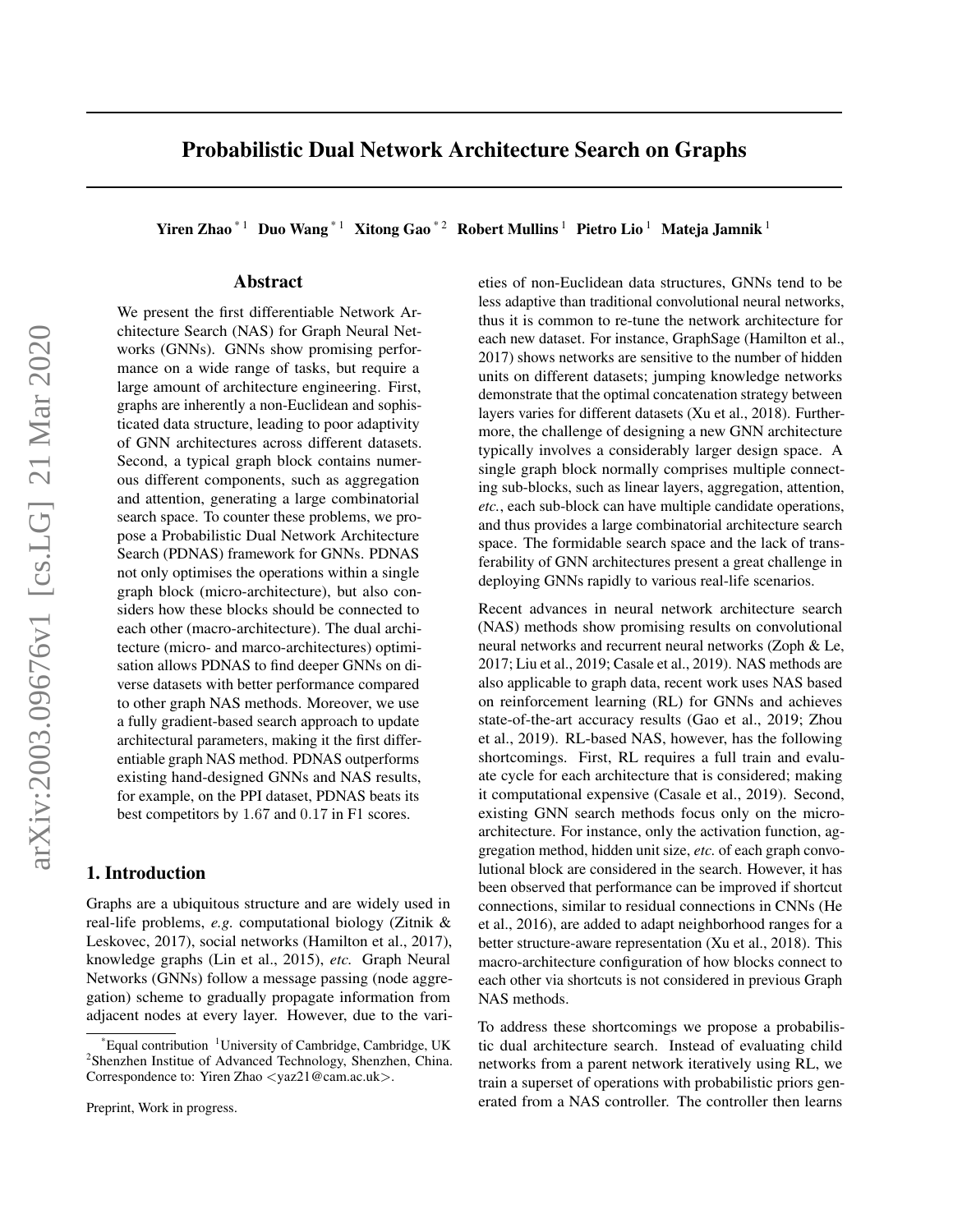the probabilistic distributions of candidate operators and picks the most effective one from the superset. For the macro-architecture, we use the Gumbel-sigmoid trick (Jang et al., 2017; Maddison et al., 2017) to relax discrete decisions to be continuous, so that a set of continuous variables can represent the connections between graph blocks. The proposed probabilistic, gradient-based NAS framework optimises both the micro- and macro-architecture of GNNs. Furthermore, we introduce several tricks to improve both the search quality and speed. First, we design the NAS controller to produce multi-hot decision vectors to reduce the combinatorial micro-architecture search dimensions. Second, we use temperature annealing for Gumbel-sigmoid to balance between exploration and convergence. Third, our differentiable search is single-path, where only a single operation from the superset is evaluated during each training iteration This reduces the computation cost of NAS to the same as normal training. In short, we make the following contributions in this paper:

- We propose the first probabilistic dual network architecture search (PDNAS) method for GNNs. The proposed method uses Gumbel-sigmoid to relax the discrete architectural decision to be continuous for the macro-architecture search.
- To our knowledge, this is the first NAS that explores the macro-architecture space. We demonstrate how this helps deeper GNNs to achieve state-of-the-art results.
- We show several tricks (multi-hot controller, temperature annealling and single-path search) to improve the NAS search speed and quality.
- We present the performance of the networks discovered by PDNAS and show that they achieve superior accuracy and F1 scores in comparison to other handdesigned and NAS-generated networks

# 2. Background

#### 2.1. Network Architecture Search (NAS)

DNNs achieve state-of-the-art results on a wide range of tasks, but tuning the architectures of DNNs on custom datasets is increasingly difficult. One challenge is the increase in the number of different possible operations that may be employed, *e.g.* in the field of computer vision, simple convolutions and fully connected layers (Krizhevsky et al., 2012) have expanded to include depth-wise separable convolutions (Howard et al., 2017), grouped convolutions (Zhang et al., 2017), dilated convolutions (Yu et al., 2017), *etc.*. This opens up a much larger design space for neural network architectures. Network Architecture Search (NAS) seeks to automate this search for the best DNN architecture. Initially NAS methods employed reinforcement-learning (RL) (Zoph & Le, 2017; Tan et al., 2019). A recurrent neural network acts as a controller and maximises the expected accuracy of the search target on the validation dataset. However, each update of the controller requires a few hours to train a child network to convergence which significantly increases the search time. Alternatively, Liu et al. (2019) proposed Differentiable Architecture Search (DARTS) that is a purely gradient-based search; each candidate operation's importance is scored using a trainable scalar and updated using Stochastic Gradient Descent (SGD). Subsequently, Casale et al. (2019) approached the NAS problem from a probabilistic view, transforming concrete trainable scalars used by DARTS (Liu et al., 2019) to probabilistic priors and only train a few architectures sampled from these priors at each training iteration. Wu et al. (2019) and Xie et al. (2018) used the Gumbel-softmax trick to relax discrete operation selection to continuous random variables. Existing NAS methods focus mainly on finding optimal operation choices inside each candidate block (micro-architecture), in our work, we extend the search to consider how blocks are interconnected, *i.e.* the network's macro architecture.

### 2.2. NAS for GNNs

While NAS methods have been developed using image and sequence data, few recent work has applied them to graphstructured data. Gao et al. (2019) first proposed GraphNAS, a RL-based NAS on graph data. Zhou et al. (2019) used a similar RL-based approach (AutoGNN) with a constrained parameter sharing strategy. However, both of these NAS methods for graphs focus solely on the micro-architecture space — they search only which operations to apply on individual graph blocks and do not learn how large graph blocks connect to each other. Moreover, these methods are RL-based; to fully train the RL controller, they require many iterations of child network training to convergence.

In this work we focus on GNNs applied to node classification tasks based on Message-Passing Neural Networks (Gilmer et al., 2017). Most of the manually designed architectures proposed for these tasks fall into this category, such as GCN (Kipf & Welling, 2016), GAT (Veličković et al., 2018), LGCN (Gao et al., 2018) and GraphSage (Hamilton et al., 2017).

# 3. Method

Figure 1a shows an overview of PDNAS. In this framework, we formulate the search space for GNN as a stack of Graph Blocks (Figure 1a), with shortcut connections allowing information to skip an arbitrary number of blocks, similar to DenseNet (Huang et al., 2017). A Graph Block is essentially a GNN layer composed from four sub-blocks, including a linear layer, an attention layer, an aggregation and an activation function (Figure 1b). Each sub-block has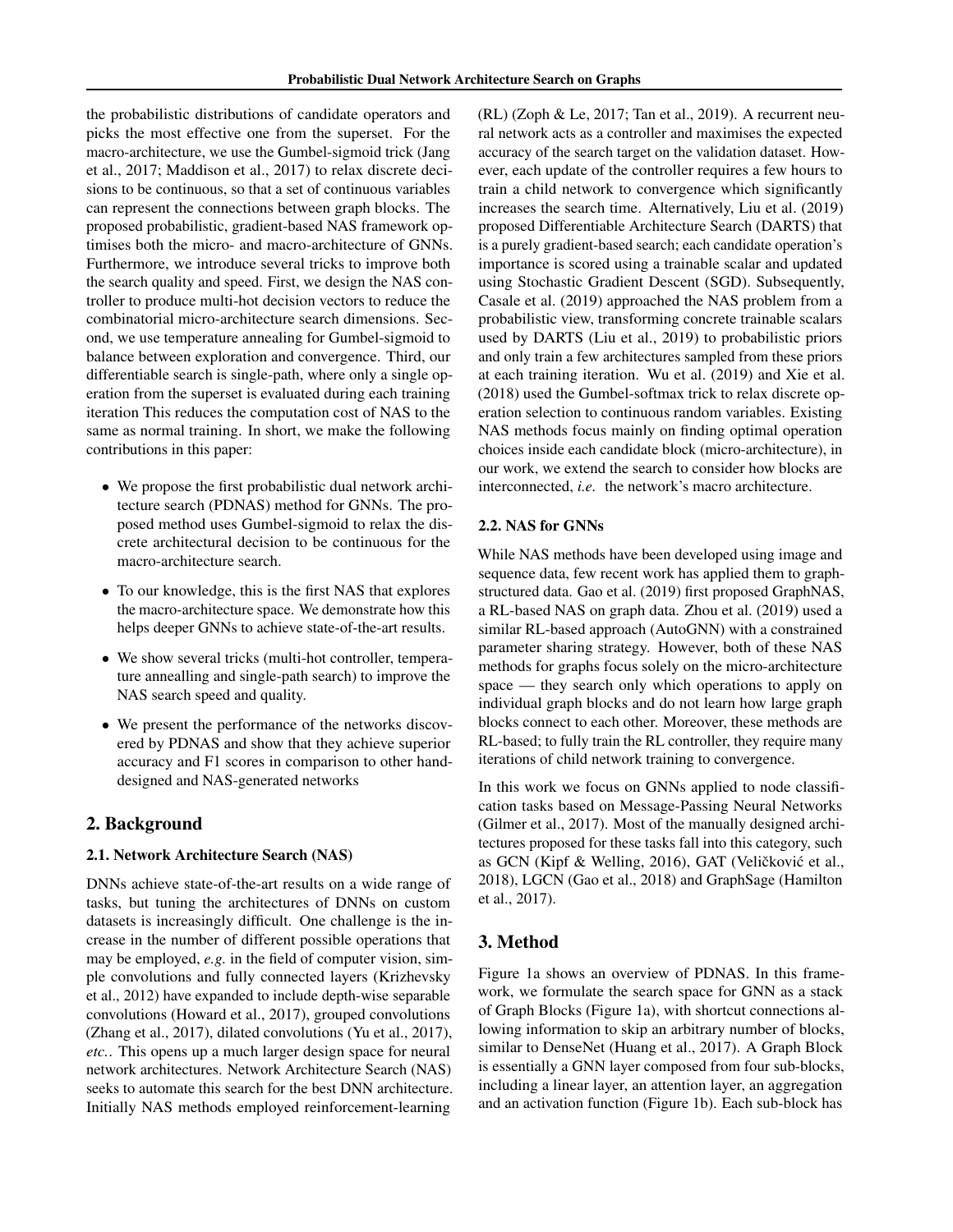

Figure 1. (a) Overview of PDNAS.  $P^g$  denotes controller-output probabilities for operators within each graph block.  $P^r$  denotes probabilities of shortcut connections between graph blocks. (b) Within a graph block,  $P<sup>g</sup>$  controls which operators are used for different types of operations. (c)  $G_{ij}$  are gating functions  $G_{ij}(I_i) = I_i \times P_{ij}^r$ . Solid lines are input streams (denoted as I) into the router while dashed lines are output streams (denoted as O).  $O_j = \sum_i G_{ij}(I_i)$ .

a set of candidate operations to search over. A NAS controller determines which operators are active in these subblocks during each training iteration. While searching in the micro-architecture space of operations within Graph Blocks, PDNAS also searches in the macro-architecture space of shortcut connections(Figure 1c). Shortcut connections are controlled by gating functions parameterised by a routing probability matrix. We discuss the micro-architecture search of a Graph Block in Section 3.1, the macro-architecture search of shortcut connection routing in Section 3.2 and dual optimisation of architectural parameters in Section 3.3.

#### 3.1. Micro-Architecture Search

In this work, we consider GNNs based on the messagepassing mechanism. In each GNN layer, nodes aggregate attention weighted messages from their neighbours and combine these messages with their own feature. Formally, each GNN layer can be described as:

$$
e_i^k = \text{AGGREGATE}_{j \in N(i)}(a_{ij}^k F^k(h_j^{k-1})),
$$
  
\n
$$
h_i^k = \sigma(\text{COMBINE}(e_i^k, F^k(h_i^{k-1}))).
$$
\n(1)

Here  $F^k$  is a transformation operation for features. In GNNs,  $F^k(x)$  is typically a linear transformation in the form of  $W^k x$ .  $N(i)$  is the set of neighbouring nodes of node *i*.  $a_{ij}^k$ are the attention parameters for messages passed from neighbouring nodes. AGGREGATE is an aggregation operation for the messages received. COMBINE is an operation for combining aggregated messages with features of the current node.  $\sigma$  is a non-linear activation. For each of the above operations, there are several candidates to search amongst. In this work, we consider the following micro-architecture search space:

• *Transformation function*: we formulate  $F^k(x)$  as  $W_2^k \sigma(W_1^k x)$  where  $W_1^k \in \mathbb{R}^{D_E \times D_I}$  and  $W_2^k \in \mathbb{R}^{D_O \times D_E}$ .  $D_I$  and  $D_O$  are the input and output dimensions for  $F^k$  respectively, and  $D_E$  is the expansion dimension, which is similar to Tan et al. (2019). We let  $D_E$  be multiples of  $D_I$ . The search space for  $D_E$ is thus  $\{D_I, 2D_I, 4D_I, 8D_I\}$ . While it is possible to search for the output dimension of  $F^k$ , this incurs large memory costs because a quadratic number of candidate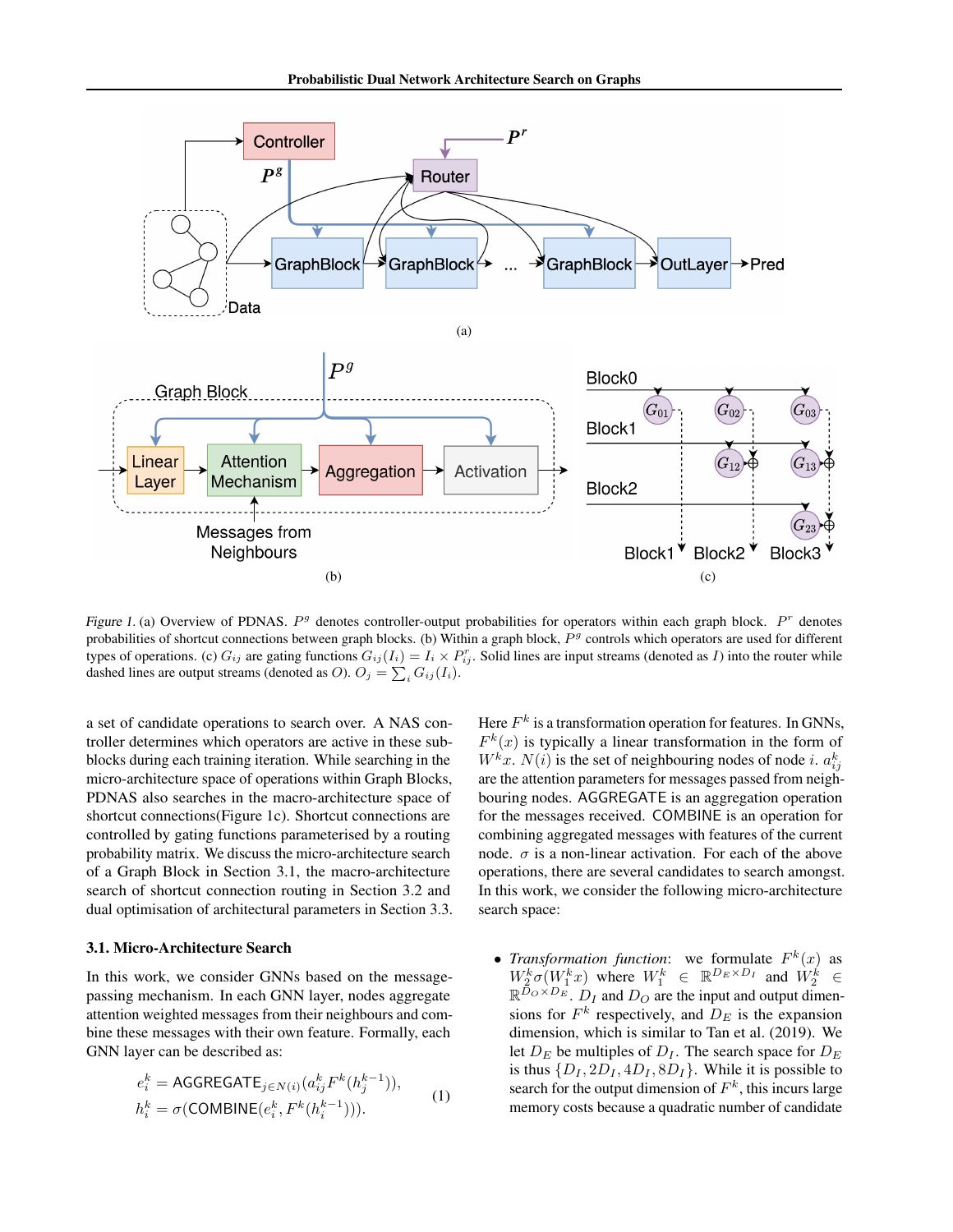Table 1. Different types of attention mechanisms. W here is parameter vector for attention.  $\langle \cdot, \cdot \rangle$  is dot product,  $a_{ij}$  is attention for message from node  $j$  to node  $i$ .

| <b>ATTENTION TYPE</b> | <b>EQUATION</b>                                     |
|-----------------------|-----------------------------------------------------|
| <b>CONST</b>          | $a_{ij}=1$                                          |
| <b>GCN</b>            | $a_{ij} = \frac{1}{\sqrt{d}}$<br>$\sqrt{d_i d_j}$   |
| <b>GAT</b>            | $a_{ii}^{gat} = \mathsf{LeakyReLU}(W_a(h_i   h_j))$ |
| SYM-GAT               | $a_{ij} = a_{ij}^{gat} + a_{ji}^{gat}$              |
| COS                   | $a_{ij} = \langle W_{a1} h_i, W_{a2} h_j \rangle$   |
| LINEAR                | $a_{ij} = \tanh(\sum_{j \in N(i)} (W_a h_j))$       |
| <b>GENE-LINEAR</b>    | $a_{ij} = W_g \text{tanh}(W_{a1}h_i + W_{a2}h_j)$   |

operators are needed for each layer. Let the number of candidate hidden dimensions be  $M$ . For each layer we will have to use  $M \times M$  candidate operators for each layer to map  $M$  input dimensions to  $M$  output dimensions. In our setup, we thus leave input dimensions as hyper-parameters determined via a grid search.

- *Attention mechanism*: attention parameter  $a_{ij}^k$  is computed by attention functions that may depend on the features of the current node and its neighbours. While any attention function can be included in the set of candidate operators, we use attention functions that appear in GraphNAS (Gao et al., 2019) and AGNN (Zhou et al., 2019) to make a fair comparison. Table 1 lists all attention functions considered in our search.
- *Attention head*: multi-head attention (Vaswani et al., 2017) means that multiple attention heads are used and computed in parallel. For PDNAS, the numbers of heads searched are  $\{1, 2, 4, 8, 16\}.$
- *Aggregation function*: messages from neighbouring node are aggregated by the function AGGREGATE. In our experiments, we include three widely-used options: {SUM, MEAN, MAX POOLING}.
- *Combine function*: aggregated neighbouring messages are combined into the current node feature with the function COMBINE. We examined two options, ADD and CONCAT MLP. Here, ADD is simply the addition of aggregated messages from neighbouring nodes to current node feature, while CONCAT MLP concatenates aggregated messages with node feature and then processes the result with a multi-layer perceptron (MLP). In practice, we found that ADD consistently outperforms the other, and thus removed the search for the combine function in our final implementation.
- *Activation function*: the final output of a GNN layer passes through a non-linear activation function  $\sigma$ . The candidate functions for  $\sigma$  include "None", "Sigmoid", "Tanh", "Softplus", "ReLU", "LeakyReLU", "ReLU6"

and "ELU". Please refer to Appendix A for details of each activation function.

A Graph Block is similar to a cell employed in the CNN NAS algorithm DARTS (Liu et al., 2019). DARTS uses a weighted sum to combine outputs of all candidate operators. In PDNAS, we use the arg max function, which allows only one candidate operator to be active in each training iteration. Let  $\bar{o}_{i,k}$  be the  $k^{th}$  sub-block in Graph Block i, and  $o_{i,k,t}$  be the  $t^{th}$  candidate operator for  $\bar{o}_{i,k}$ .  $\bar{o}_{i,k}$  is then computed as:

$$
\bar{o}_{i,k} = o_{i,k,t_{i,k}^{max}}, \text{where } t_{i,k}^{max} = \arg\max_{t \in T} P_{i,k,t}^g. \tag{2}
$$

Here,  $P_{i,k,t}^g$  is the probability of the  $t^{th}$  candidate operator of sub-block  $k$  and layer  $i$  assigned by the NAS Controller. This hard-max approach considerably reduces memory and computational cost since only one operation is active at any training iterations, whilst still converges, as shown by Wu et al. (2019) and Xie et al. (2018). While the arg max function is non-differentiable, we use a differentiable approximation which ensures that the controller receives learning signals. The operator selection is implemented by casting  $t_{i,k}^{max}$ as a one-hot vector  $V_{i,k}$  to select from the outputs of each candidate operators. We multiply this vector  $(V_{i,k})$  with  $P_{i,k}^g$ to allow gradients to be back-propagated through  $P_{i,k}^g$  to the controller. This is the same as adding winner-takes-all to the softmax-weighted summation used in DARTS (Liu et al., 2019), and also known as single-path NAS. In a single-path NAS, only the winning operation is evaluated during each training iteration, the forward and backward passes through the unselected operators are thus not evaluated. It in turn reduces the computational and memory costs of each iteration to the same as normal training.



Figure 2. Micro-architecture search controller overview. Here  $z$  is the trainable prior, "MLP" means Multi-Layer Perceptron.  $P_{i,k}$  is a probability vector for operation  $k$  in layer  $i$ . Dashed line means an optional path.

NAS Controller: Figure 2 illustrates the design of our micro-architecture search controller. The controller is conditioned on two possible inputs, which are a trainable prior vector z and a graph embedding  $B<sub>g</sub>$  produced by the graph summarisation module. Graph summarisation module, as its name suggests, summarises the whole graph into a single vector embedding containing the entire dataset statistics.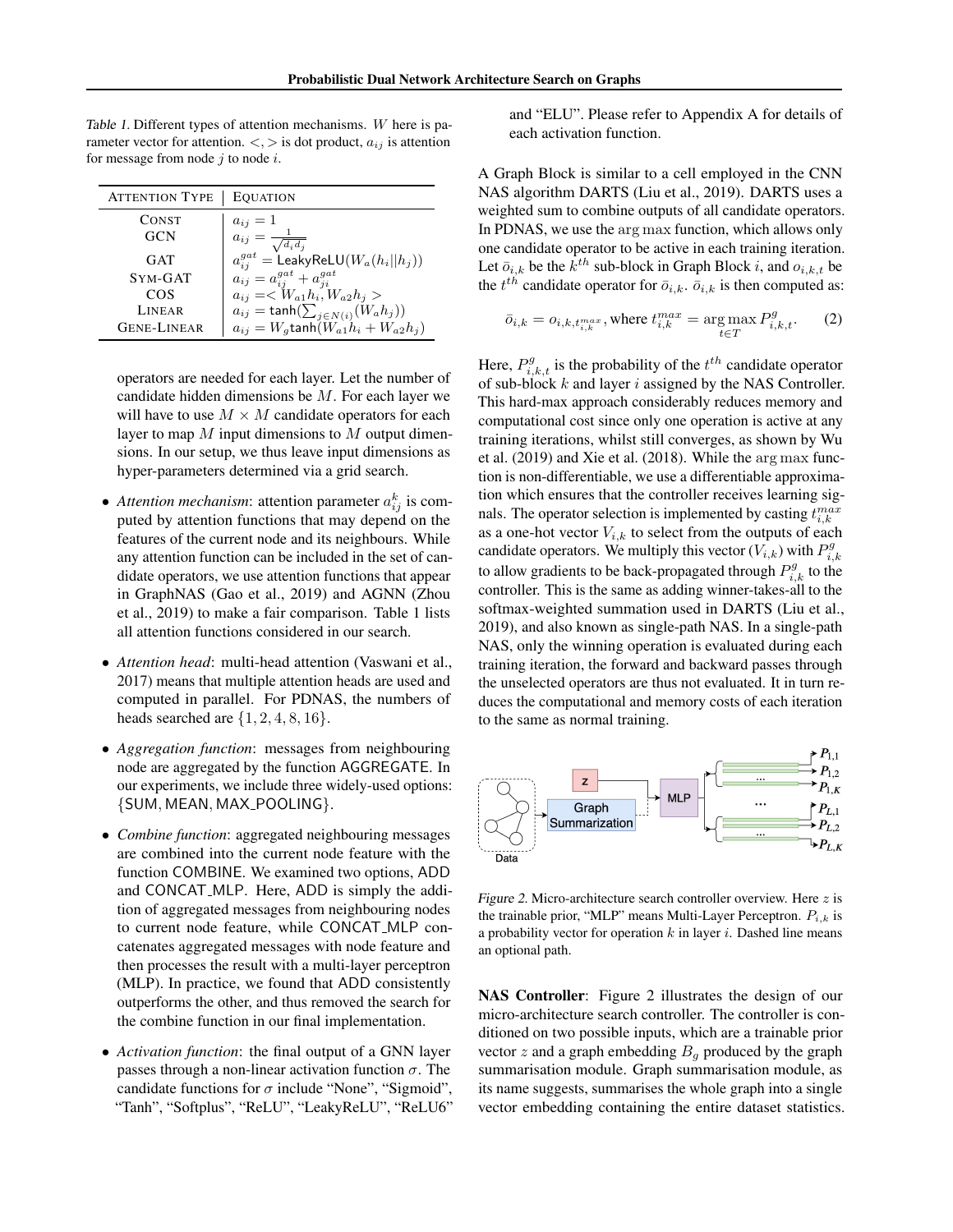In this work, we use a simple module with two GCN layers (Kipf & Welling, 2016) and two pooling layers after each GCN. The first pooling layer is a self-attention pooling layer (Lee et al., 2019) while the last layer is a global average pooling. The graph summarisation module allows the NAS controller to be conditioned on input data. We found that the performance improvement provided by a graph summarisation path in the controller is minimal  $(< 0.2\%)$ , but it caused considerable additional computational and memory costs. We then make this conditioning on data optional, and report experiment results without this branch of data conditioning.

We combine z and  $B<sub>g</sub>$  by  $W<sub>B</sub>B<sub>g</sub> + z$ , thereby treating z as a trainable bias to the data statistics. The final part of the NAS controller is an MLP, which computes  $L \times K$ vectors for every  $K$  possible sub-block in each of the  $L$ layers. Each vector is passed through a softmax function to produce a probability vector  $\bar{P}_{i,k}^g$  that controls which operator is active with the argmax function described in equation 2. This multi-hot vector approach reduces parameters of the controller considerably compared to the one-hot vector approach where each whole-architecture configuration is represented as a separate entry in the output vector. The one-hot approach will have an output layer of size complexity  $O(T^{LK})$ , whereas our multi-hot approach only requires an output layer of size  $O(LKT)^1$ .

In initial experiments, we found that when selecting the attention mechanism, the NAS controller usually converges to operators that do not have trainable parameters, such as GCN's normalised message weighting and constant attention. We hypothesise this is because operators with trainable parameters, such as GAT, take many training iterations to achieve similar performance to parameter-less operators like GCN. The controller thus at the start of training greedily converge to these parameter-less operators due to a faster improvement in performance. To enforce more "exploration", we add noise to the probability distribution for operators generated by our NAS controller at the start of the searching, and gradually anneal the noise to 0. Specifically the noise-added probability vector  $P_{i,k}^g$  is computed as:

$$
P_{i,k}^{g} = \frac{\bar{P}_{i,k}^{g} + \tau U(0,1)}{Z}.
$$
 (3)

Here, U is a uniform distribution to sample noise from,  $\tau$ is the temperature which decreases during search to anneal noise, and Z is a normalising factor to ensure  $P_{i,k}$  is still a valid probability distribution. While it is possible to use Gumbel-Softmax (Jang et al., 2017; Maddison et al., 2017) to achieve the same goal. In practice, we found that the controller greedily increase the scale of logits inputs, making

the Gumbel noise too small to make any effect. Thus we enforce inputs and the noise to be at the same numerical scale using Equation (3).

#### 3.2. Macro-architecture Search

The macro-architecture search determines how graph blocks connect to each other, in this case, we call them *shortcut connections* following the naming conventions in computer vision (Huang et al., 2017). As mentioned earlier, shortcut connections on graph data have been explored in Jumping Knowledge networks (Xu et al., 2018).

We define  $\bar{P}^r \in \mathbb{R}^{L \times L}$  to be a square matrix of trainable priors for shortcut connections, and  $L$  is the number of possible graph blocks. Additionally,  $P<sup>r</sup>$  denotes a collection of the probabilities of connection between the inputs and outputs of graph blocks through shortcut connections, and has the same dimension as  $\bar{\bar{P}}^r$ . In addition, cyclic connections are not permitted.  $\boldsymbol{I}$  is a collection of  $\boldsymbol{L}$  inputs, where  $I_i$  represents a single graph input from a previous layer and  $0 \le i \le L$ . Similarly, O' is a collection of L output graphs; these are the original outputs of graph blocks. With  $O'_j$  being a single graph output, we have  $0 \le j \le L$ ;  $\boldsymbol{O}$  has the same dimension as  $\boldsymbol{O}'$ , and it is the combination between shortcut connections and the original outputs. For producing the probabilities  $P<sup>r</sup>$  of shortcut connections from trainable priors  $\bar{P}^r$ , we apply the Gumbel-Sigmoid trick (Jang et al., 2017; Maddison et al., 2017) (denoted as gs) on each individual element of  $P<sup>r</sup>$  so as to approximate discrete sampling from a binomial distribution. Gumbel-Sigmoid has the form of:

$$
y = \frac{\exp(\frac{\log a + g}{\tau})}{1 + \exp(\frac{\log a + g}{\tau})},\tag{4}
$$

where  $g$  is noise sampled from the Gumbel distribution Gumbel $(0, 1)$ , and  $\tau$  is the temperature controlling the randomness for the Gumbel statistics. As  $\tau$  decreases, gs samples values that are more 'discrete', meaning that values are closer to extreme boundary of  $0$  and  $1$ , row\_sum reduces the matrix by summing all row elements, and  $\odot$  is the element-wise product between matrices.

$$
O = O' + G(I, \bar{P}^r, \tau)
$$
  
= O' + row-sum(gs( $\bar{P}^r, \tau$ )  $\odot$  G'(I)) (5)  
= O' + row-sum( $P^r \odot G'(I)$ ).

Here,  $G'$  is a collection of shortcut connections, which is simply a fully connected layer that transforms the hidden unit size. In addition  $G'$  is an upper triangular matrix because shortcuts are forward connections — no graph blocks

<sup>&</sup>lt;sup>1</sup> For clarity, we assume the number of candidate operators  $T$ remain the same across sub-blocks in each layer.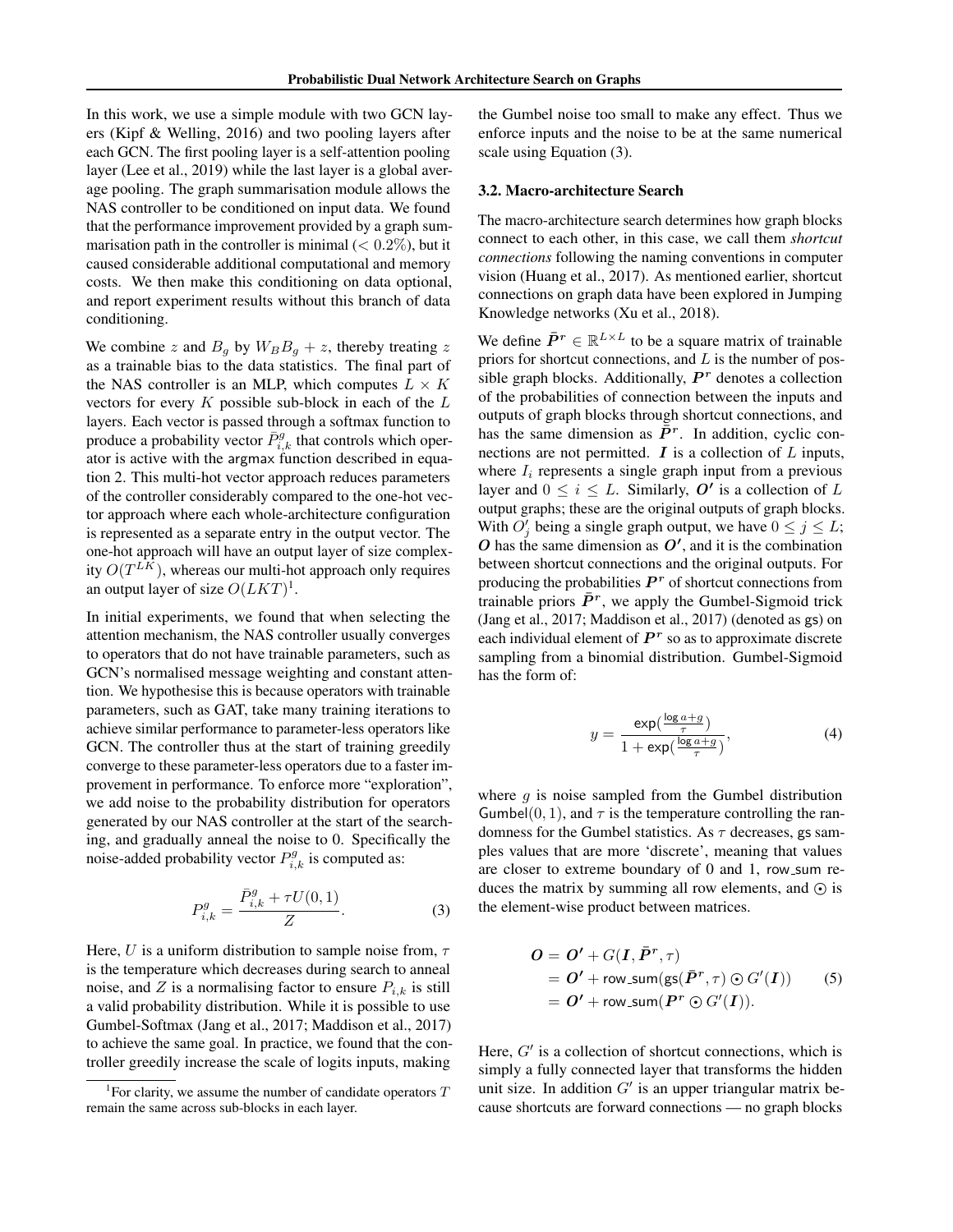can connect backwards:

$$
G'(\mathbf{I}) = \begin{bmatrix} g_{00}(I_0) & g_{01}(I_1) & \dots & g_{0j}(I_j) \\ 0 & g_{11}(I_1) & \dots & g_{1j}(I_j) \\ \vdots & \vdots & \ddots & \vdots \\ 0 & 0 & \dots & g_{ij}(I_j) \end{bmatrix} .
$$
 (6)

We also have the following probability matrix  $\bar{P}^r$ , note that this is an upper triangular matrix with each  $\bar{P}_{ij}^r = 0$  if  $i > j$ . This means input  $I_i$  cannot connect back to preceding  $O_i$ :

$$
\bar{P}^{r} = \begin{bmatrix} \bar{P}_{00}^{r} & \bar{P}_{01}^{r} & \cdots & \bar{P}_{0j}^{r} \\ 0 & \bar{P}_{11}^{r} & \cdots & \bar{P}_{1j}^{r} \\ & \cdots & \cdots & \vdots \\ 0 & 0 & \cdots & \bar{P}_{ij}^{r} \end{bmatrix} . \tag{7}
$$

For the gs (Gumbel-sigmoid) function, we anneal the temperature to balance between random choices and concrete discrete decisions. With  $e$  being the number of training epochs,  $e_m$  being the maximum number of epochs,  $\alpha$  being a constant and  $e_s$  is the starting epoch; we use the following annealing strategy, where in practice, we set  $\alpha = 1.0$ ,  $e_s = 80$ :

$$
\tau = \begin{cases} 1, & \text{if } e < e_s \\ \exp^{-\frac{\alpha}{e_m}(e - e_s)}, & \text{otherwise} \end{cases} \tag{8}
$$

#### 3.3. Dual Optimisation

We formulate PDNAS as a bi-level optimisation problem, similar to DARTS (Liu et al., 2019):

$$
\min_{a} \mathcal{L}_{val}(w^*(a), a)
$$
  
s.t.  $w^*(a) = \underset{w}{\arg \min}(\mathcal{L}_{train}(w, a))$  (9)

Here w are the parameters of all candidate operators,  $w^*(a)$ is the optimal parameters given  $a$ , where  $a$  represents parameters of the micro-architecture search controller  $a<sub>micro</sub>$  and the trainable routing matrices  $a_{\text{macro}}$ .  $L_{train}$  is a training loss on the training data split, while  $L_{val}$  is validation loss on the validation data split. The parameters  $w$  and  $a$  are trained iteratively with their own gradient descent optimisers. Since it is computationally intractable to compute  $w^*(a)$ for each update of  $a$ , we approximate  $w^*$  with a few training steps, which are shown to be effective in DARTS (Liu et al., 2019), gradient-based hyper-parameter tuning (Luketina et al., 2016) and unrolled Generative Adversarial Network training (Metz et al., 2016). The full procedure is shown in Algorithm 1. Here x is input data, y is label, MaxIter is the maximum number of search iterations, and TrainStep is the number of training steps to approximate  $w^*$ . In each search iteration, we first sample noise  $N$  for the controller (recall this noise is to encourage more exploration at the start of training), and then compute probabilities of the candidate

Algorithm 1 Dual Architecture Optimisation

Input:  $x_{\text{train}}, y_{\text{train}}, x_{\text{val}}, y_{\text{val}},$  MaxIter, TrainStep  $Init(w, a_{micro}, a_{macro}, P<sup>r</sup>)$ for  $e = 0$  to MaxIter  $-1$  do  $\tau$  = TempAnneal(*e*)  $N =$  SampleNoise( $\tau$ )  $P^g$  = Controller( $x_{\text{val}}$ , $N$ )  $Index_{i,k} = \arg \max_t(P_{i,k,t}^g)$ for  $i = 0$  to TrainStep  $-1$  do  $\mathcal{L}_{train} = \textsf{Loss}(x_{\textsf{train}}, y_{\textsf{train}}, \textsf{Index}, P^r)$  $w = \text{Opt}_w(\mathcal{L}_{train})$ end for  $\mathcal{L}_{val} = \textsf{Loss}(x_{\textsf{val}}, y_{\textsf{val}}, P^g[\textsf{Index}], P^r)$  $a_{\text{micro}} = \text{Opt}_{\text{micro}}(\mathcal{L}_{val})$  $a_{\text{macro}} = \text{Opt}_{\text{macro}}(\mathcal{L}_{val})$ end for

operators  $P<sup>g</sup>$  and indices of operators with the highest probabilities Index. We then approximate  $w^*$  in TrainStep steps. In the training steps,  $w$  of operators receives gradients from the optimiser  $\text{Opt}_{w}$  using the training loss  $\mathcal{L}_{train}$ . Next we update both sets of architectural parameters (controller and router parameters),  $a<sub>micro</sub>$  and  $a<sub>macco</sub>$ , with respect to the validation loss  $\mathcal{L}_{val}$ . Note here Index is changed to  $P^g$ [Index] to provide gradients to the controller, as discussed in Section 3.1. In practice we use the Adam optimiser (Kingma & Ba, 2014), noted as Opt.

### 4. Results

We implemented PDNAS using PyTorch (Paszke et al., 2019). Operations in Graph Blocks are modified from the GNN implementations in PyTorch Geometric (PyG) (Fey & Lenssen, 2019). For the Cora dataset, to ensure a consistent comparison to GraphNAS (Gao et al., 2019), we used the data splits provided by the Deep Graph Library (Wang et al., 2019). The data splits from all other datasets are from PyG. For all search and training, we used a single Nvidia Tesla V100 GPU unless specified otherwise. We evaluated PDNAS on two learning settings, namely transductive and inductive settings. For the transductive setting we used the citation graph datasets (Sen et al., 2008) including Cora, Citeseer and PubMed. For the inductive setting, we considered the Protein-Protein Interaction (PPI) dataset (Zitnik & Leskovec, 2017). In addition, we provide an evaluation of the citation datasets in a fully supervised setting, similar to Xu et al. (2018).

#### 4.1. Citation Datasets

For Citation datasets, we conducted the experiment with two widely-used settings with the former according to Yang et al. (2016) and the latter according to Xu et al. (2018). In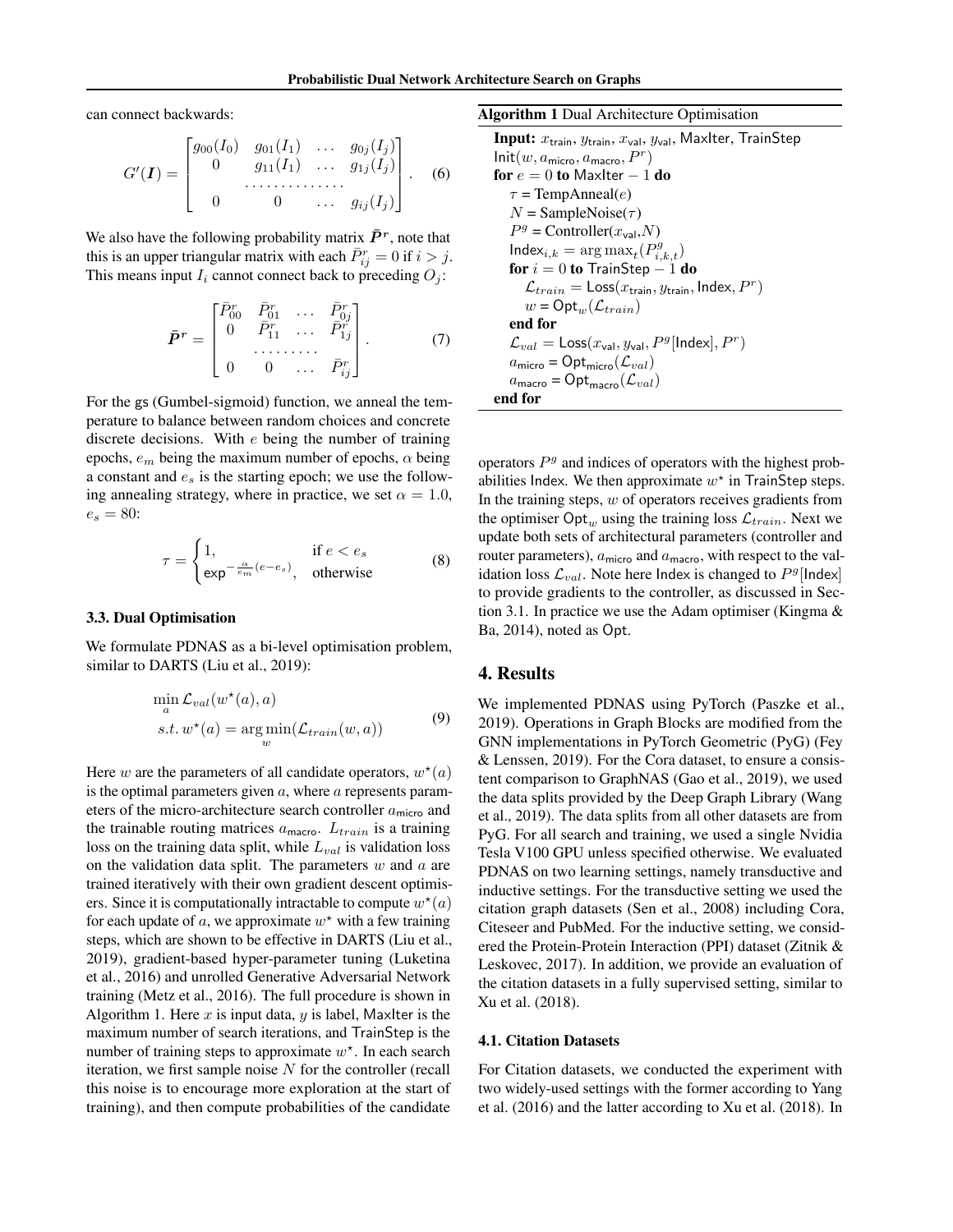this section, we describe the results for both settings.

In the first setting, training data only contains 20 labelled nodes for each category in the dataset. Validation data contains 500 nodes, while test data contains 1000 nodes. We used a learning rate of  $0.005$  for model parameters  $w$  and  $0.002$  for architectural parameters  $a$ , and ran search for 400 epochs. In Table 2, we present the results of PDNAS for this setting in comparison to graph attention networks (GAT) (Veličković et al., 2018), GraphNAS (Gao et al., 2019) and AGNN (Zhou et al., 2019). The results demonstrate that PDNAS outperforms all existing methods on Cora and PubMed, however, is 0.3% lower on Citeseer compared to AGNN. In addition to accuracy, we also measured the search wall clock times of GraphNAS (Gao et al., 2019) using their open sourced code<sup>2</sup>. Unfortunately AGNN (Zhou et al., 2019) does not have an open source implementation, nor reports wall clock times, making it impossible to compare against. Table 3 shows wall clock times used for searching with GraphNAS and PDNAS. The comparison is conducted with exactly the same software and hardware environments. Time used for PDNAS takes into account of hyper-parameter search of hidden layer sizes, as discussed in Section 3.1. We see that PDNAS is more than two times faster than GraphNAS for finding the best GNN architecture.

Table 2. Accuracy comparison on Cora, Pubmed and Citeseer with data splits same as Yang et al. (2016). Our results are averaged across 3 independent runs. The numbers in bold show best accuracies.

| <b>METHODS</b>  | <b>CORA</b>      | <b>CITESEER</b>  | <b>PUBMED</b>    |
|-----------------|------------------|------------------|------------------|
| GAT             | $83.0 + 0.7\%$   | $72.5 + 0.7\%$   | $79.0 \pm 0.3\%$ |
| <b>GRAPHNAS</b> | $84.2 \pm 1.0\%$ | $73.1 + 0.9\%$   | $79.6 \pm 0.4\%$ |
| <b>AGNN</b>     | $83.6 \pm 0.3\%$ | $73.8 \pm 0.7\%$ | $79.7 \pm 0.4\%$ |
| <b>PDNAS</b>    | $84.5\pm0.6\%$   | $73.5 \pm 0.3\%$ | $79.7\pm0.6\%$   |

Table 3. Comparison of wall clock time (measured in seconds) used on Cora, Pubmed and Citeseer with GraphNAS (Gao et al., 2019).

|                  |      | METHODS   CORA CITESEER PUBMED |       |
|------------------|------|--------------------------------|-------|
| GRAPHNAS   11323 |      | 16333                          | 26174 |
| <b>PDNAS</b>     | 5012 | 6044                           | 10634 |

It is worth mentioning that the original data splits on the citation datasets are not suitable for training deeper graph networks; the number of available training nodes is significantly smaller than both validation and testing. In other

words, the search for the best network architecture with limited number of training samples becomes an optimisation focusing on micro-architectures. Deeper networks are not applicable on such datasets since over-fitting occurs easily with a small number of training samples.

To overcome the issue of the original unfair data splits, in the second setting, we randomly repartitioned the datasets into 60%, 20%, 20% for training, validation and testing respectively. The random partition remains the same for all different networks examined in Table 4. It is notable that Xu et al. (2018) also repartitioned their data to the same 60%, 20%, 20% split, however, due to the unavailability of their data split masks, we chose to reimplement their networks on our own random split. Table 4 shows a comparison between manually-designed jumping knowledge networks (JKNets) (Xu et al., 2018) and our searched networks on the citation network datasets (Yang et al., 2016) (Cora, Pubmed and Citeseer). Since the original JKNet can have varying numbers of channels at each layer of the network, we implemented two versions with 32 channels and 64 channels for each layer of the network respectively. For both our search method and JKNets, we sweep the number of layers from 2 to 7. For each accuracy number reported in Table 4, it is averaged across 3 independent runs; in addition, the standard deviation among 3 runs is also reported. In practice, for searched networks, the network sizes for multiple independent runs only vary slightly and thus are not shown here for the ease of presentation. The results in Table 4 suggest our searched networks outperformed JKNet by a significant margin. For the best performing configuration on each model, we observed increases of 0.49%, 0.6% and 0.95% in the average accuracy on Cora, Pubmed and Citeseer respectively (numbers in bold). For both Cora and Pubmed, the best performing searched networks are at a higher layer count compared to JKNets, demonstrating our search algorithm is efficient at finding deeper networks.

# 4.2. PPI dataset

Table 5 shows a comparison among several hand-designed networks and various NAS results on the PPI dataset (Zitnik & Leskovec, 2017). The networks include Graph Attention Networks (GAT) (Veličković et al., 2018), learnable graph convolutional networks (LGCN) (Gao et al., 2018), and jumping knowledge networks (JKNet) (Xu et al., 2018). Jumping knowledge networks did not report the size and the original code base is not available, so we do not report their sizes. For the network architecture search results, we compare to GraphNAS (Gao et al., 2019) and AutoGNN (Zhou et al., 2019). Both of these NAS methods are RL-based and do not support searching on a macro-architecture level. As a result, our search method finds a deeper network with the highest F1 score in comparison to the other NAS methods. PDNAS outperforms the best hand-designed network and

<sup>2</sup>https://github.com/GraphNAS/GraphNAS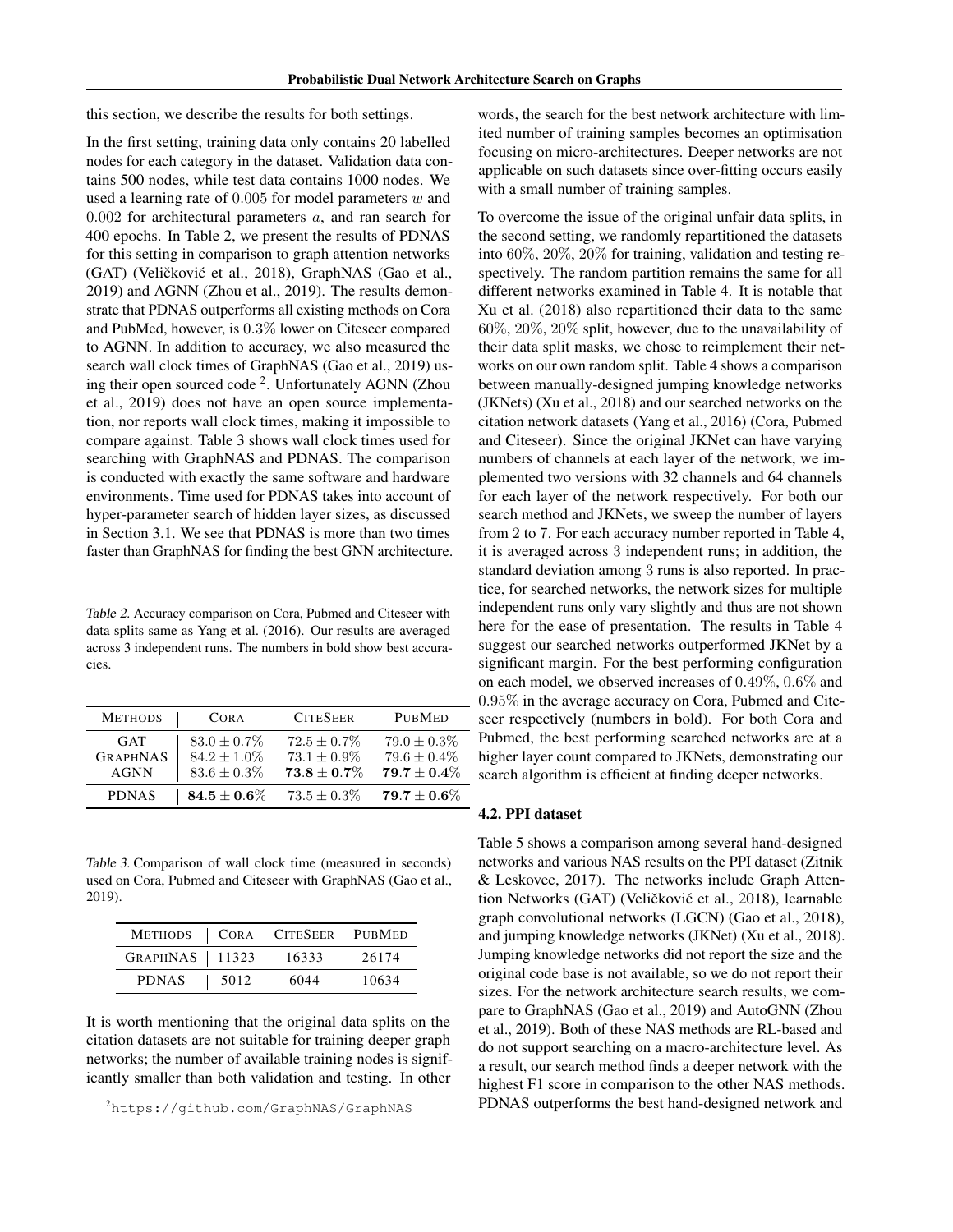| <b>MODEL</b> | LAYERS         | <b>CORA</b>      |             | <b>PUBMED</b>    |             | <b>CITESEER</b>                    |             |
|--------------|----------------|------------------|-------------|------------------|-------------|------------------------------------|-------------|
|              |                | <b>ACCURACY</b>  | <b>SIZE</b> | <b>ACCURACY</b>  | <b>SIZE</b> | <b>ACCURACY</b>                    | <b>SIZE</b> |
| JKNET-32     | $\overline{2}$ | $89.28\pm0.00$   | 48.30K      | $88.54\pm0.03$   | 17.67K      | $\textbf{75.49} \pm \textbf{0.00}$ | 120.74K     |
|              | 3              | $88.35 \pm 0.00$ | 49.35K      | $87.89 \pm 0.02$ | 18.72K      | $73.68 \pm 0.00$                   | 121.80K     |
|              | 4              | $87.99 \pm 0.00$ | 50.41K      | $87.30 \pm 0.06$ | 19.78K      | $72.63 \pm 0.00$                   | 122.85K     |
|              | 5              | $87.99 \pm 0.00$ | 51.46K      | $86.99 \pm 0.05$ | 20.84K      | $72.08 \pm 0.10$                   | 123.91K     |
|              | 6              | $87.92 \pm 0.12$ | 52.52K      | $86.97 \pm 0.02$ | 21.89K      | $72.78 \pm 0.00$                   | 124.97K     |
|              |                | $88.10 \pm 0.12$ | 53.58K      | $86.86 \pm 0.08$ | 22.95K      | $72.23 \pm 0.10$                   | 126.02K     |
|              | 2              | $89.28\pm0.00$   | 98.63K      | $88.65\pm0.03$   | 37.38K      | $\textbf{75.34} \pm \textbf{0.00}$ | 243.53K     |
|              | 3              | $88.17 \pm 0.00$ | 102.79K     | $87.95 \pm 0.05$ | 41.54K      | $74.13 \pm 0.00$                   | 247.69K     |
| JKNET-64     | 4              | $87.98 \pm 0.00$ | 106.95K     | $87.40 \pm 0.03$ | 45.70K      | $72.78 \pm 0.00$                   | 251.85K     |
|              | 5              | $87.98 \pm 0.00$ | 111.11K     | $87.29 \pm 0.13$ | 49.86K      | $72.18 \pm 0.00$                   | 256.01K     |
|              | 6              | $87.80 \pm 0.00$ | 115.27K     | $87.18 \pm 0.09$ | 54.02K      | $72.28 \pm 0.00$                   | 260.17K     |
|              |                | $88.11 \pm 0.12$ | 119.43K     | $87.24 \pm 0.10$ | 58.18K      | $71.73 \pm 0.00$                   | 264.33K     |
| <b>PDNAS</b> | $\overline{c}$ | $89.34 \pm 0.12$ | 48.06K      | $89.14 \pm 0.19$ | 18.21K      | $\textbf{76.29} \pm \textbf{0.25}$ | 119.65K     |
|              | 3              | $89.34 \pm 0.12$ | 50.22K      | $89.14 \pm 0.19$ | 20.35K      | $75.54 \pm 0.25$                   | 123.59K     |
|              | 4              | $89.77 \pm 0.31$ | 51.29K      | $89.25 \pm 0.08$ | 25.67K      | $75.64 \pm 0.15$                   | 125.00K     |
|              | 5              | $89.53 \pm 0.31$ | 57.66K      | $89.24 \pm 0.08$ | 29.58K      | $75.99 \pm 0.85$                   | 129.97K     |
|              | 6              | $89.53 \pm 0.31$ | 61.93K      | $89.24 \pm 0.08$ | 32.43K      | $75.74 \pm 0.20$                   | 131.40K     |
|              |                | $89.65 \pm 0.37$ | 68.65K      | $89.24 \pm 0.08$ | 42.31K      | $75.54 \pm 0.20$                   | 141.64K     |

Table 4. Accuracy and size comparison on Cora, Pubmed and Citeseer, the data split is 60% training, 20% validation and 20% testing. JKNet-n is our implementation of a jumping knowledge network with concatenation as shortcut aggregation, n represents the channel count for each layer of the network. The numbers in bold are best accuracies for each model on the targeting datasets, numbers in shades are the best on each dataset across models. All accuracies are reported as averaged values from 3 independent runs.

Table 5. Accuracy and size comparison on PPI. The symbol  $*$  denotes it is an implementation from Zhou et al. (2019). The numbers in bold are the best F1 score for all models on this dataset, all F1 scores are reported as averaged values from 3 independent runs.

| MODEL/METHOD                          | <b>TYPE</b>                   | <b>LAYERS</b> | <b>F1 SCORE</b>  | <b>SIZE</b> |
|---------------------------------------|-------------------------------|---------------|------------------|-------------|
| $GAT^{\star}$                         | HAND-DESIGNED                 | 3             | $97.30 \pm 0.20$ | 0.89M       |
| $LGCN^*$                              | HAND-DESIGNED                 | 2             | $77.20 \pm 0.20$ | 0.85M       |
| JKNET-CONCAT (XU ET AL., 2018)        | HAND-DESIGNED                 |               | $95.90 \pm 0.30$ |             |
| JKNET-LSTM (XU ET AL., 2018)          | HAND-DESIGNED                 | 3             | $96.90 \pm 0.60$ |             |
| JKNET-DENSE-LSTM (XU ET AL., 2018)    | HAND-DESIGNED                 | 3             | $97.60 \pm 0.70$ |             |
| GRAPHNAS (GAO ET AL., 2019)           | <b>REINFORCEMENT LEARNING</b> | 3             | $98.60 + 0.10$   | 3.95M       |
| GRAPHNAS WITH SC (GAO ET AL., 2019)   | <b>REINFORCEMENT LEARNING</b> | 3             | $97.70 \pm 0.20$ | 2.11M       |
| AGNN (ZHOU ET AL., 2019)              | REINFORCEMENT LEARNING        | 3             | $99.20 + 0.20$   | 4.60M       |
| AGNN WITH SHARING (ZHOU ET AL., 2019) | <b>REINFORCEMENT LEARNING</b> | 3             | $99.10 \pm 0.10$ | 1.60M       |
| <b>PDNAS</b>                          | <b>GRADIENT-BASED</b>         |               | $99.27 \pm 0.03$ | 2.39M       |

NAS network by 1.67 and 0.17 respectively.

# 5. Conclusion

In this paper we provide evidence that a differentiable and dual-architecture approach to NAS can outperform current NAS approaches applied to GNNs, both in terms of speed and search quality. The micro-architecture design space is searched using a pure gradient-based approach and search complexity is reduced using a multi-hot NAS controller. In addition, for the first time, NAS is extended to consider the network's macro-architecture using a differentiable routing mechanism.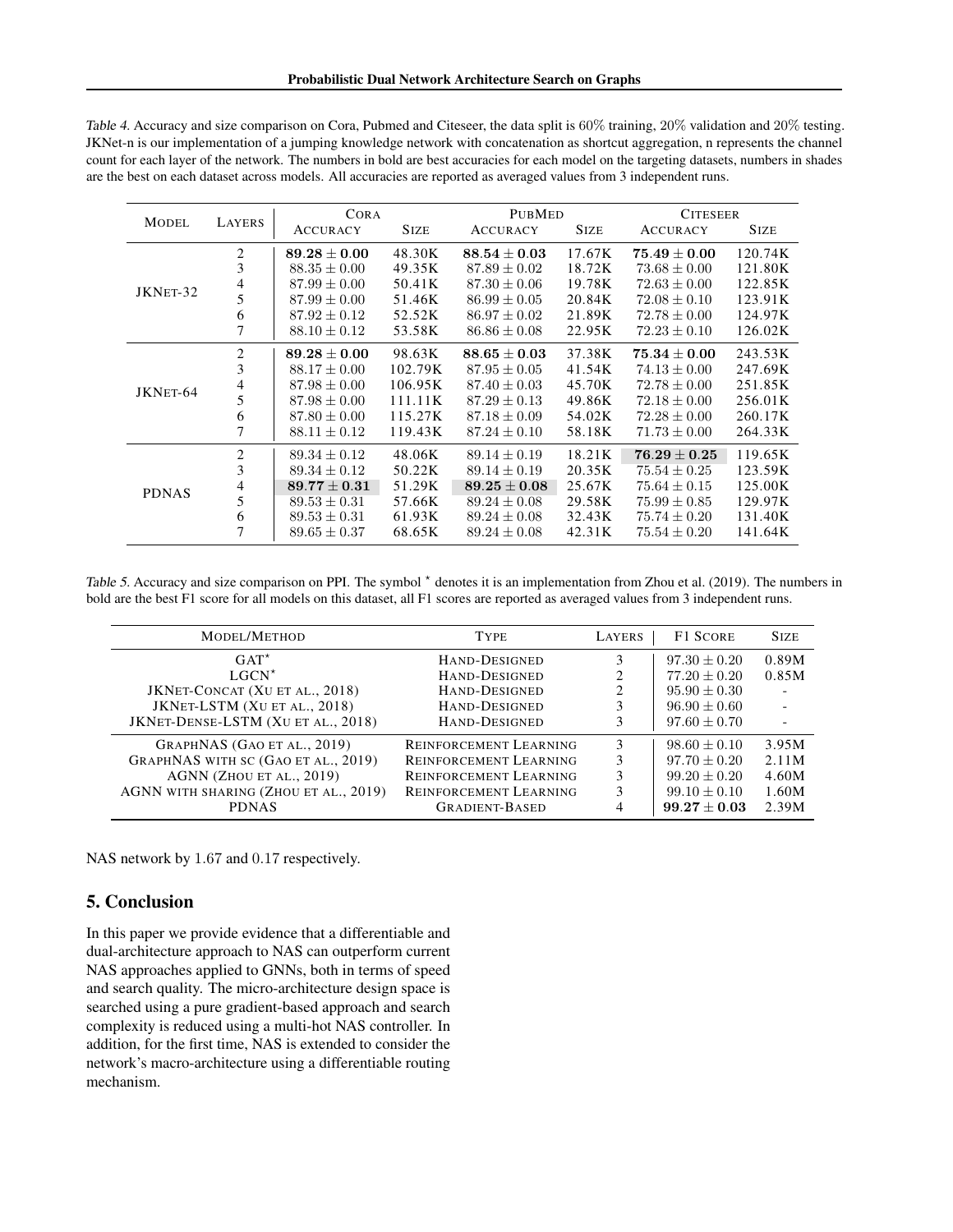## References

- Casale, F. P., Gordon, J., and Fusi, N. Probabilistic neural architecture search. *arXiv preprint arXiv:1902.05116*, 2019.
- Fey, M. and Lenssen, J. E. Fast graph representation learning with PyTorch Geometric. In *ICLR Workshop on Representation Learning on Graphs and Manifolds*, 2019.
- Gao, H., Wang, Z., and Ji, S. Large-scale learnable graph convolutional networks. In *Proceedings of the 24th ACM SIGKDD International Conference on Knowledge Discovery & Data Mining*, pp. 1416–1424. ACM, 2018.
- Gao, Y., Yang, H., Zhang, P., Zhou, C., and Hu, Y. Graph-NAS: Graph neural architecture search with reinforcement learning. *arXiv preprint arXiv:1904.09981*, 2019.
- Gilmer, J., Schoenholz, S. S., Riley, P. F., Vinyals, O., and Dahl, G. E. Neural message passing for quantum chemistry. In *Proceedings of the 34th International Conference on Machine Learning-Volume 70*, pp. 1263–1272. JMLR. org, 2017.
- Hamilton, W., Ying, Z., and Leskovec, J. Inductive representation learning on large graphs. In *Advances in Neural Information Processing Systems*, pp. 1024–1034, 2017.
- He, K., Zhang, X., Ren, S., and Sun, J. Deep residual learning for image recognition. In *Proceedings of the IEEE conference on computer vision and pattern recognition*, pp. 770–778, 2016.
- Howard, A. G., Zhu, M., Chen, B., Kalenichenko, D., Wang, W., Weyand, T., Andreetto, M., and Adam, H. Mobilenets: Efficient convolutional neural networks for mobile vision applications. *arXiv preprint arXiv:1704.04861*, 2017.
- Huang, G., Liu, Z., Van Der Maaten, L., and Weinberger, K. Q. Densely connected convolutional networks. In *Proceedings of the IEEE conference on computer vision and pattern recognition*, pp. 4700–4708, 2017.
- Jang, E., Gu, S., and Poole, B. Categorical reparameterization with gumbel-softmax. 2017.
- Kingma, D. P. and Ba, J. Adam: A method for stochastic optimization. *arXiv preprint arXiv:1412.6980*, 2014.
- Kipf, T. N. and Welling, M. Semi-supervised classification with graph convolutional networks. *arXiv preprint arXiv:1609.02907*, 2016.
- Krizhevsky, A., Sutskever, I., and Hinton, G. E. ImageNet classification with deep convolutional neural networks. In *Advances in neural information processing systems*, pp. 1097–1105, 2012.
- Lee, J., Lee, I., and Kang, J. Self-attention graph pooling. *arXiv preprint arXiv:1904.08082*, 2019.
- Lin, Y., Liu, Z., Sun, M., Liu, Y., and Zhu, X. Learning entity and relation embeddings for knowledge graph completion. In *Twenty-ninth AAAI conference on artificial intelligence*, 2015.
- Liu, H., Simonyan, K., and Yang, Y. DARTS: Differentiable architecture search. In *International Conference on Learning Representations*, 2019. URL https: //openreview.net/forum?id=S1eYHoC5FX.
- Luketina, J., Berglund, M., Greff, K., and Raiko, T. Scalable gradient-based tuning of continuous regularization hyperparameters. In *International conference on machine learning*, pp. 2952–2960, 2016.
- Maddison, C. J., Mnih, A., and Teh, Y. W. The concrete distribution: A continuous relaxation of discrete random variables. 2017.
- Metz, L., Poole, B., Pfau, D., and Sohl-Dickstein, J. Unrolled generative adversarial networks, 2016.
- Paszke, A., Gross, S., Massa, F., Lerer, A., Bradbury, J., Chanan, G., Killeen, T., Lin, Z., Gimelshein, N., Antiga, L., et al. Pytorch: An imperative style, high-performance deep learning library. In *Advances in Neural Information Processing Systems*, pp. 8024–8035, 2019.
- Sen, P., Namata, G., Bilgic, M., Getoor, L., Galligher, B., and Eliassi-Rad, T. Collective classification in network data. *AI magazine*, 29(3):93–93, 2008.
- Tan, M., Chen, B., Pang, R., Vasudevan, V., Sandler, M., Howard, A., and Le, Q. V. MNASNet: Platform-aware neural architecture search for mobile. In *Proceedings of the IEEE Conference on Computer Vision and Pattern Recognition*, pp. 2820–2828, 2019.
- Vaswani, A., Shazeer, N., Parmar, N., Uszkoreit, J., Jones, L., Gomez, A. N., Kaiser, Ł., and Polosukhin, I. Attention is all you need. In *Advances in neural information processing systems*, pp. 5998–6008, 2017.
- Veličković, P., Cucurull, G., Casanova, A., Romero, A., Liò, P., and Bengio, Y. Graph Attention Networks. *International Conference on Learning Representations*, 2018. URL https://openreview.net/forum? id=rJXMpikCZ.
- Wang, M., Yu, L., Zheng, D., Gan, Q., Gai, Y., Ye, Z., Li, M., Zhou, J., Huang, Q., Ma, C., Huang, Z., Guo, Q., Zhang, H., Lin, H., Zhao, J., Li, J., Smola, A. J., and Zhang, Z. Deep graph library: Towards efficient and scalable deep learning on graphs. *ICLR Workshop on Representation Learning on Graphs and Manifolds*, 2019.